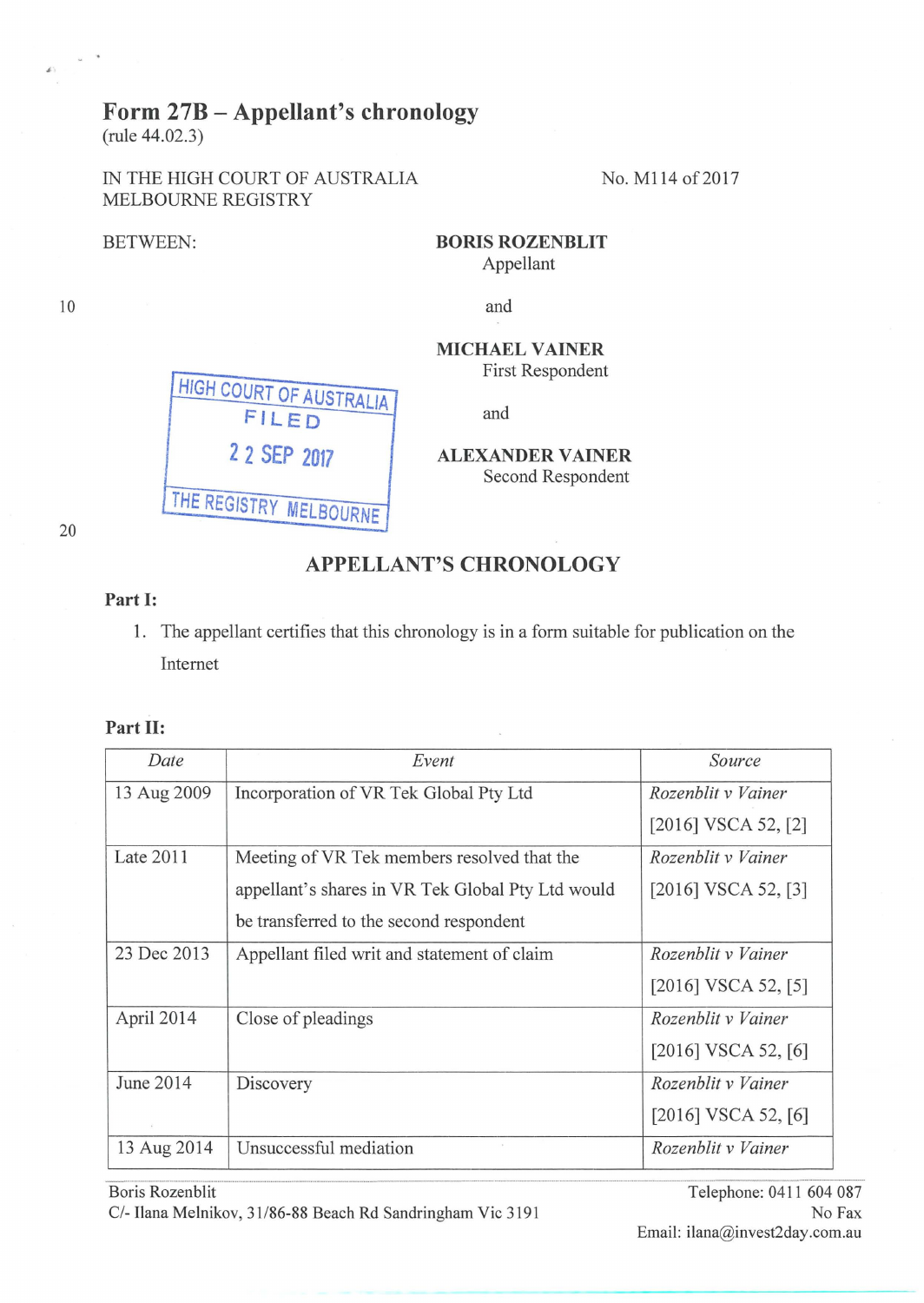|              |                                                       | [2016] VSCA 52, [8]      |
|--------------|-------------------------------------------------------|--------------------------|
| 29 Aug 2014  | Appellant applied on summons for leave to amend       | Rozenblit v Vainer       |
|              | statement of claim                                    | $[2016]$ VSCA 52, $[10]$ |
| 20 Oct 2014  | Application for leave to amend refused                | Rozenblit v Vainer       |
|              |                                                       | $[2016]$ VSCA 52, $[11]$ |
| 10 Nov 2014  | Appellant applied on summons for leave to amend       | Rozenblit v Vainer       |
|              | statement of claim on different basis                 | [2016] VSCA 52, [12]     |
| 15 Dec 2014  | Cost order issued requiring appellant to pay          | Rozenblit v Vainer       |
|              | respondents \$22,000 by 19 Dec 2014                   | [2016] VSCA 52, [13]     |
| 24 June 2014 | Second application for leave to amend refused         | Rozenblit v Vainer       |
|              | because of inconsistencies and formal deficiencies    | [2016] VSCA 52, [18]     |
| 7 July 2015  | Appellant applied on summons for leave to amend       | Rozenblit v Vainer       |
|              | statement of claim to cure inconsistencies and formal | $[2016]$ VSCA 52, $[21]$ |
|              | deficiencies                                          |                          |
| 17 July 2015 | Respondents applied on summons seeking stay           | Rozenblit v Vainer       |
|              | pursuant to r 63.03(3) until outstanding costs orders | [2016] VSCA 52, [22]     |
|              | paid                                                  |                          |
| 24 July 2015 | Hearing of appellant's summons. Hearing adjourned     | Rozenblit v Vainer       |
|              | to the hearing of respondents' summons.               | $[2016]$ VSCA 52, $[25]$ |
| 12 Aug 2015  | Second cost order issued requiring appellant to pay   | Rozenblit v Vainer       |
|              | respondents a further \$28,000                        | $[2016]$ VSCA 52, $[26]$ |
| 2 Sept 2015  | Appellant's and Respondents' summons both heard       | Rozenblit v Vainer       |
|              |                                                       | [2016] VSCA 52, [27]     |
| 22 Dec 2015  | Orders made granting leave to file and serve an       | Rozenblit v Vainer       |
|              | amended statement of claim, contingent on payment     | $[2016]$ VSCA 52, $[28]$ |
|              | of outstanding costs orders, and staying proceedings  |                          |
|              | until payment of the outstanding costs orders         |                          |
| 4 Aug 2016   | Appeal to trial judge dismissed                       | Rozenblit v Vainer       |
|              |                                                       | $[2016]$ VSCA 52, $[28]$ |
| 17 Mar 2017  | Appeal to Court of Appeal dismissed                   |                          |
| 18 Aug 2017  | Special leave to appeal granted                       |                          |

..